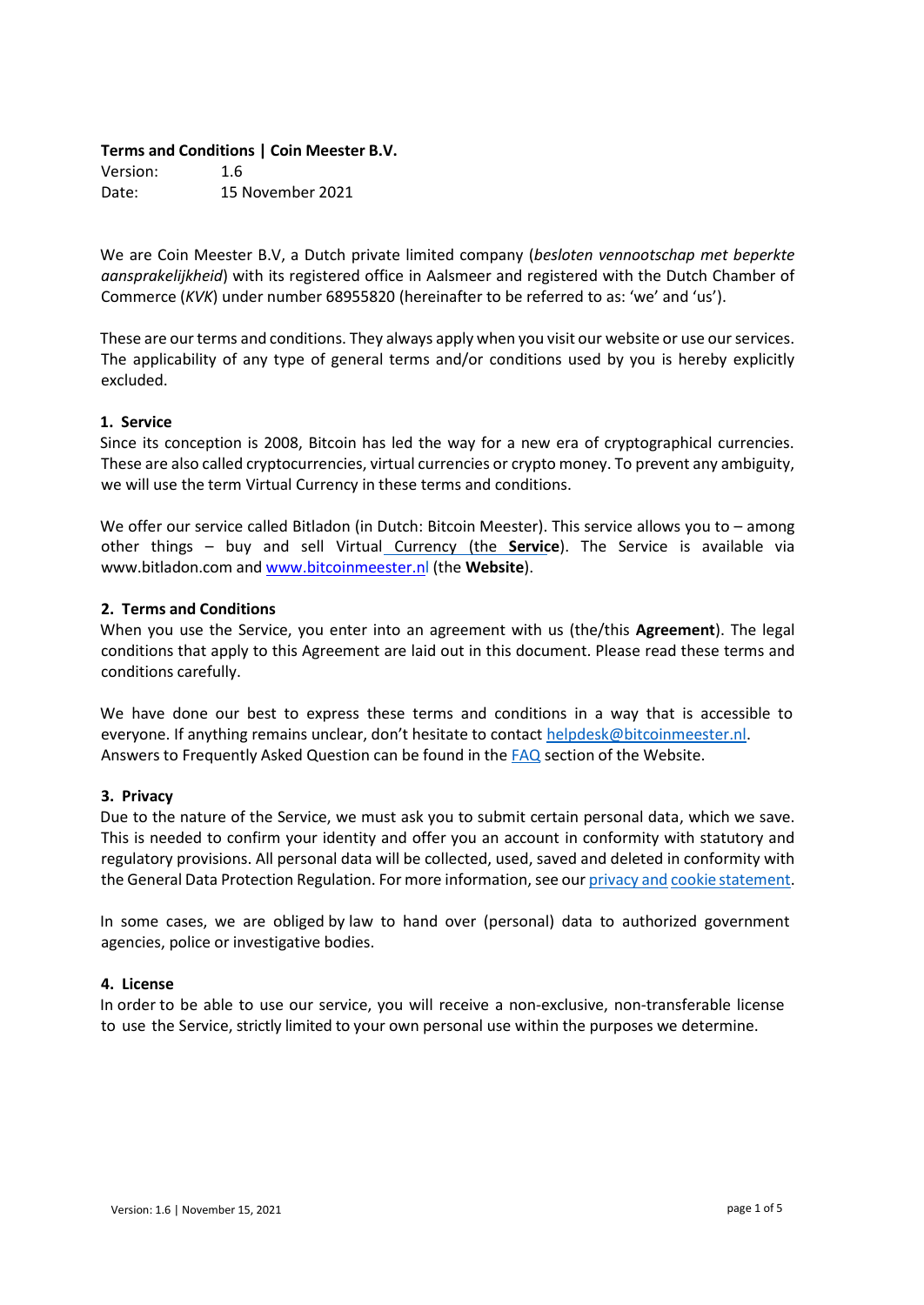This means you can use the Service within the scope for which it is intended and only if you do not violate the applicable conditions.

#### **5. Registration**

In order for you to use the Service, you must be registered by making an account via our Website. In order to be registered, you must be of legal capacity to independently enter into a contract without supervision or confirmation by a parent, guardian or administrator (i.e. not a minor or otherwise placed under guardianship).

The registration on the Website must be done truthfully, by you and only by you. You are not allowed to register yourself or to be registered on behalf of someone else. Also, you are only allowed to use your account yourself, it cannot be administered and/or used by someone else.

As part of the registration process, we ask you to set a password and, if you so choose, a second means of authentication. Because the Service entails financial transactions, you must use a strong password and keep your account information safe. Never use a password for more than one website/service. We are not responsible for loss or damage when you lose your account information, re-use passwords, use weak passwords or do not activate the second means of authentication.

We can decide not to offer the Service in certain markets and jurisdictions, depending on applicable legal restrictions.

If we discover your registration violates the applicable law or these terms and conditions, we are legally entitled to immediately suspend the Service, cancel any outstanding orders and report your activities to the relevant authorities. If this happens, we will try to find a way to return the Virtual Currency to you, based on the available options at that time.

## **6. Screening**

Bitcoin Meester's activities are governed by and subject to (amongst others) the Money Laundering and Terrorist Financing (Prevention) Act (*de Wet ter voorkoming van Witwassen en Financiering van Terrorisme (Wwft)*) and the Sanctions Act 1977 (*Sanctiewet 1977 (Sw)* This has the following implications for you:

Firstly, we must verify your identity. This means that you cannot use the Service anonymously and we have to conduct a process of (intensive) customer screening. This means that you must go through our verification process on the website a number of times before you can trade Virtual Currency. If we discover any irregularity during the verification process, we may ask of you to provide additional information and/or documents as part of the customer screening.

Secondly, we need to take measures to minimalize the possibility that the Service is misused to facilitate money laundering and/or to finance terrorism. This means we regularly and thoroughly check transactions for suspicious activity and reserve the right to freeze transactions and share user information with the relevant authorities, if we observe transactions that call for action on our part.

By using the Service, you declare that any Virtual Currency you offer has been obtained in a legitimate way and you do not have any knowledge of any possible illegal character of its origin. Also, you declare that the Virtual Currency is owned solely by you and not (for example) by you for or on behalf of someone else.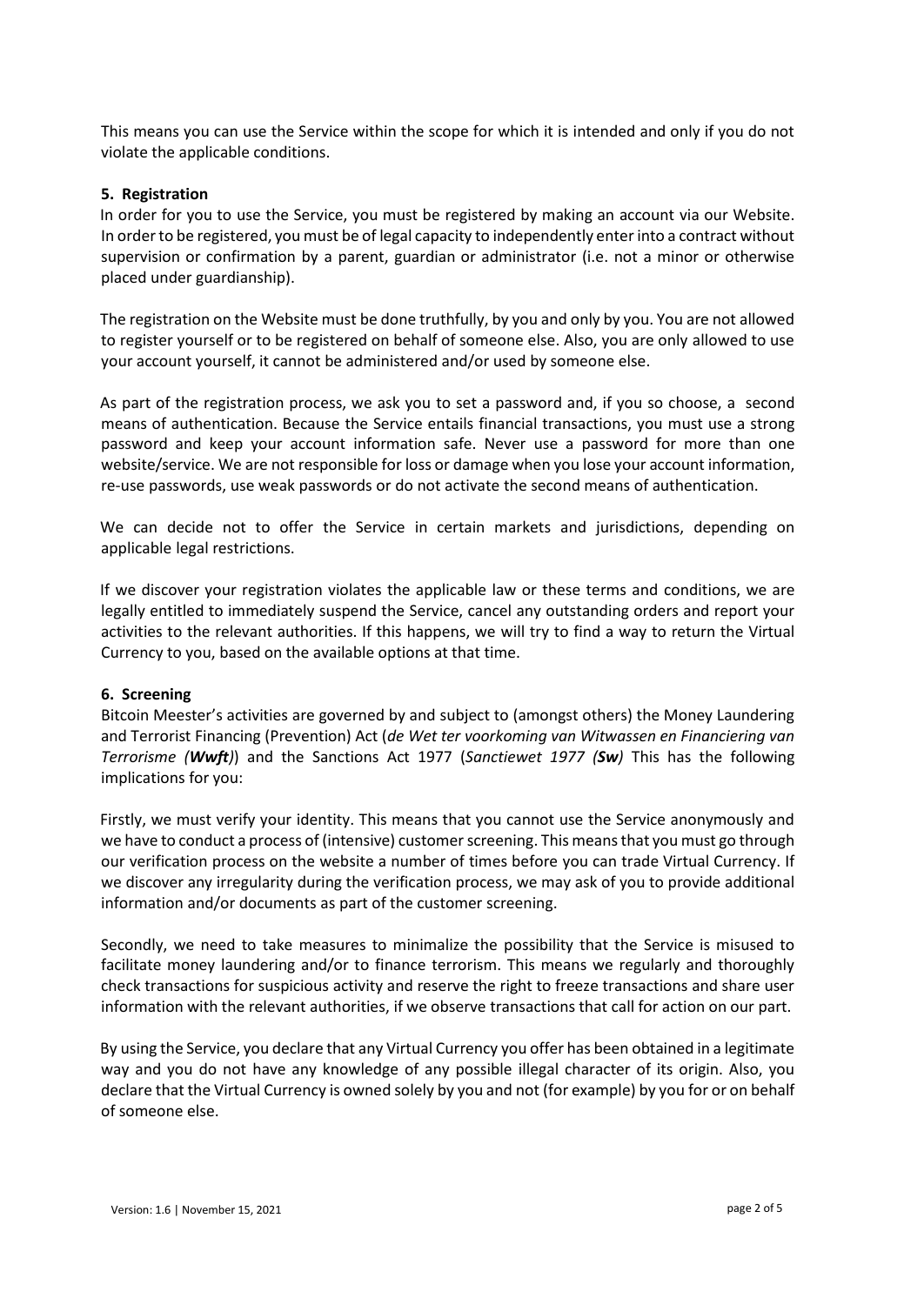#### **7. Responsibilities**

By making an account, you declare that you will only use the Service for its normal purposes and in the way it was intended. This means you are not allowed to use the Service in a way that damages the Service, nor for fraud, abuse or other practices that are contrary to the law.

In turn we will do our best to keep the Service functional and online and to make improvements where possible. Our aim is to have the Service up and running to its full potential at all times. We *cannot*, however, guarantee this.

**Please note:** before you start using the Service, you must be aware of the technical and economic aspects of Virtual Currency, as well as the risks that are related thereto. There are certain inherent risks related to using the Service and the trade in Virtual Currency. We try our best to make the Service as user-friendly as possible, but there are always risks we cannot control and against which we therefore cannot guard you.

## **8. Buying and Selling**

The Service allows you to trade in several Virtual Currency (buy from us and sell to us). As compensation for our Service we take a small percentage of each transaction. The applicable exchange rates, transaction fees (for the blockchains concerned/networks like the Service) can be found on the Website.

The exchange rate of Virtual Currency can fluctuate (strongly). We do not give any guarantee regarding retention of value, neither at any current point in time nor in the future. Because of the fluctuation of the exchange rates of Virtual Currency, we can only set the definitive price as soon as you start your payment.

Dependent on the Virtual Currency concerned, the moment a transaction is regarded as complete can differ. Transactions will be processed by the system as quickly as possible and will be deemed completed when you receive an e-mail stating that it is.

The bank account number and/or the private wallet address you provide to us, must be in your own name and must be owned and solely used by you. You are not allowed to use anonymous bank account numbers or wallets, nor bank account numbers or wallets that are not registered in your name or not owned by you. If we discover signs that you are contravening this rule, we will block transactions to or from the accounts and/or wallets involved.

When an amount (in fiat currency or Virtual Currency) is returned to us due to incorrect bank account or private wallet information, or if we cannot complete a payment to you because the designated bank account or wallet is not in your name or used by someone else, we have the right to charge a €12.50 compensation for administrative costs.

## **9. Wallet**

One of the best features of Virtual Currency is the possibility to have full control over your Virtual Currency by having sole access to private keys. We understand that this can be a challenge at this point in the emergence of the crypto-ecosystem. Until the moment that it becomes easier for individuals to manage private keys for the purposes of trading, we offer a way to temporarily store Virtual Currency in our Service (the **Wallet**).

Version: 1.6 | November 15, 2021 **page 3 of 5** and the US and the US and the US and the US and the US and the US and the US and the US and the US and the US and the US and the US and the US and the US and the US and the US The Wallet is an additional feature that is only used for temporary storage and for the use of the Service. The Wallet is *not* suited nor intended for long term storage or for large amounts of Virtual Currency. We will take every reasonable measure to secure the Virtual Currency, but can never guarantee total safety, since such a thing does not exist and is technically impossible. **The use of the**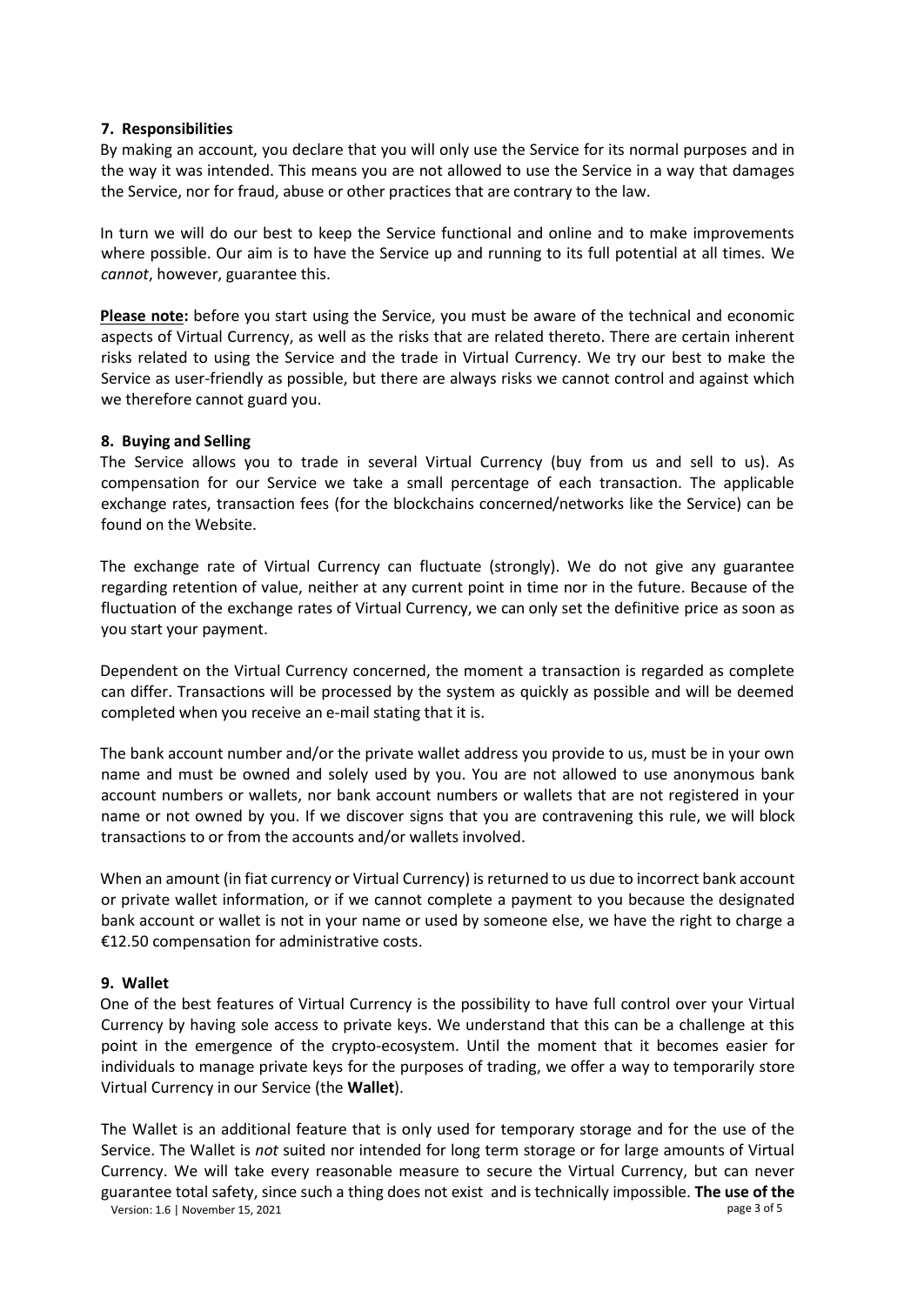# **Wallet to store large amounts of Virtual Currency is strongly discouraged.**

In light of the foregoing, the Wallet must only be used for the following (core) functions:

- Temporarily depositing Virtual Currency for trade purposes; and
- Withdrawal of the Virtual Currency to a private wallet after a trade.

We strongly encourage you to withdraw the Virtual Currency to a private wallet owned solely by you - not owned or administered by someone else - as quickly as possible.

Any and all risks and property rights regarding the Virtual Currency are transferred to you as soon as the Virtual Currency is withdrawn to the private wallet address that you provided to us. Given the fact that by using the Service you declared that the private wallet is administered in your own name and is not owned and/or used and/or administered by someone else, the transaction towards the private wallet address you provided is legally deemed to be executed with/towards you in person. By entering into this Agreement and using the Service you irrevocably warrant this to us.

Unless stated otherwise on the Website, we consider the transfer to be completed after 1 (one) confirmation on the relevant blockchain.

## **10. Consumer rights**

Within the European Union, every consumer has a basic level of consumer rights. However, in certain situations these rights are not applicable. Our Service is one of these situations.

The Service entails buying and selling digital commodities for which the price is dependent on fluctuations that cannot be controlled by us and that can occur within a certain waiting time. That is why the right of withdrawal is not applicable to our Service.

## **11. Liability**

With regard to liability, the trade in Virtual Currency is a new (form of) technical development. Within this new crypto ecosystem, matters of distribution and attribution of responsibility are being cast in a different light. The technology enables individuals to have absolute control over their Virtual Currency. That is why we deem it necessary to limit our legal liability to a very large extent.

Within the bounds of the law, we limit our liability to cover only direct damage caused by an attributable shortcoming breach in the fulfilment of our obligations under the Agreement. Direct damage is defined to encompass only:

- Reasonable costs to identify the breach and the damage incurred; and
- Reasonable costs to cure the breach in such a manner and to such an extent that the rendered Service is made to comply with Bitcoin Meester's terms and conditions.

No matter the circumstances, we do *not* accept any liability with regard to:

- Changes in price as a consequence of delayed processing of buy or sell orders;
- Cancelation of orders due to evidently wrong price indications;
- Damage as a result of incorrect Virtual Currency addresses or other (address) information that was provided by you, including bank account numbers and or private wallet addresses;
- Any damage that is inflicted on the balance stored in the Wallet;
- Any damage incurred by the loss of account (login) details, passwords, (access to) bank account(s) and/or (access to) your private wallet(s); and
- Any indirect damage (including consequential damage, loss of income or profit, loss of data and/or moral damage).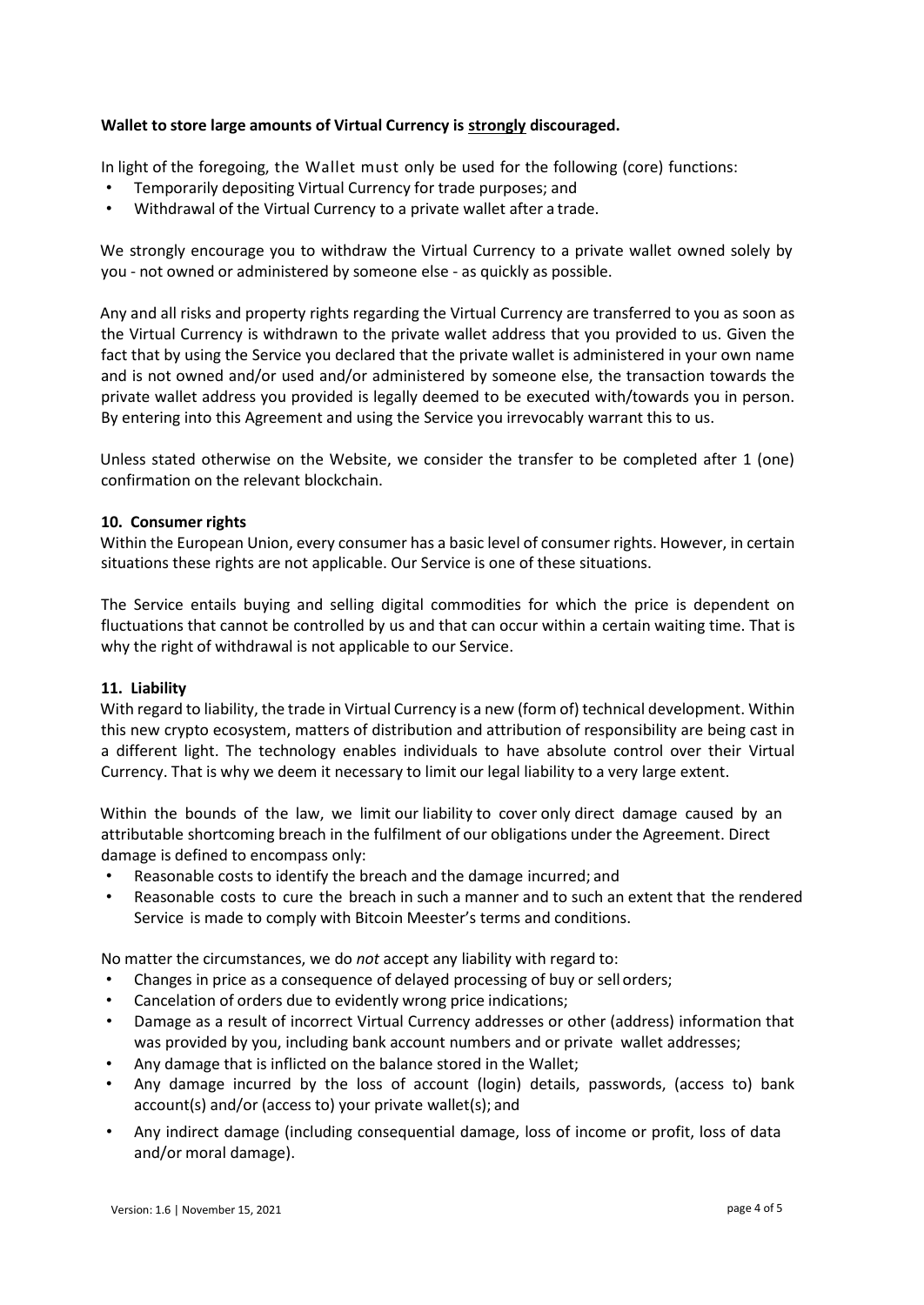Except in cases of demonstrable intent or deliberate recklessness, our liability is - insofar as legally allowed - limited to the amount that you paid for the service in the month prior to the moment during which the cause of the damage occurred.

In cases of force majeure, bank outages, technical failures, blockchain and/or network malfunctioning and/or other unusual/unforeseen circumstances causing your transaction to remain unprocessed or not to be processed on time, we can decide to cancel the order and return the purchase sum at our discretion.

# **12. Termination of the Service**

Because of the possibility of unforeseen situations, we can terminate or suspend your use of the Service or (execution of) transactions at any time. We also reserve the right to discontinue the Service or part of the Service at any time, at our discretion, with or without notice. If this happens, we will do our best to return your Virtual Currency to you based on the available options at that time.

## **13. Other**

Because our office is located in the Netherlands and we are (legally) registered there, Dutch law is applicable to the Service, this Agreement and the execution thereof. In case of a legal dispute, the court of Amsterdam, the Netherlands shall have the exclusive jurisdiction to settle any dispute in relation to the Service, this Agreement and the execution thereof.

Due to the fast pace at which technology and the applicable laws can change, we reserve the right to change our Terms and Conditions at any time. If we give notice of an amendment or addition to our Terms and Conditions that you do not wish to accept, then you must stop using the Service and terminate your Agreement with us. Use of the Service after the effective date of the new Terms and Conditions will be deemed to signify the acceptance thereof.

By using our Service, you grant us your consent in advance to transfer our rights and obligations stemming from the Agreement and all connected transactions to a third party, either separately (art. 6:155 Dutch Civil Code) or through transfer of the entire Agreement (art. 6:159 Dutch Civil Code). If we execute such a transfer, we will remain responsible for the fulfilment of the Agreement until such time as we inform you of the transfer and the identity of the party to whom we transferred our obligations or the Agreement.

By using our Service you also grant us consent in advance to cooperate with other parties for the purpose of the fulfilment of the Agreement by having them enter into the Agreement and thus become a party thereto.

If we inform you of an executed transfer of our obligations or of the Agreement, or of a third party entering into the Agreement, you have the right to terminate the Agreement, if you so wish. The FAQ on our Website explains how termination of the Agreement is done. Please consult our privacy statement for information on how we handle your personal data after termination of the Agreement.